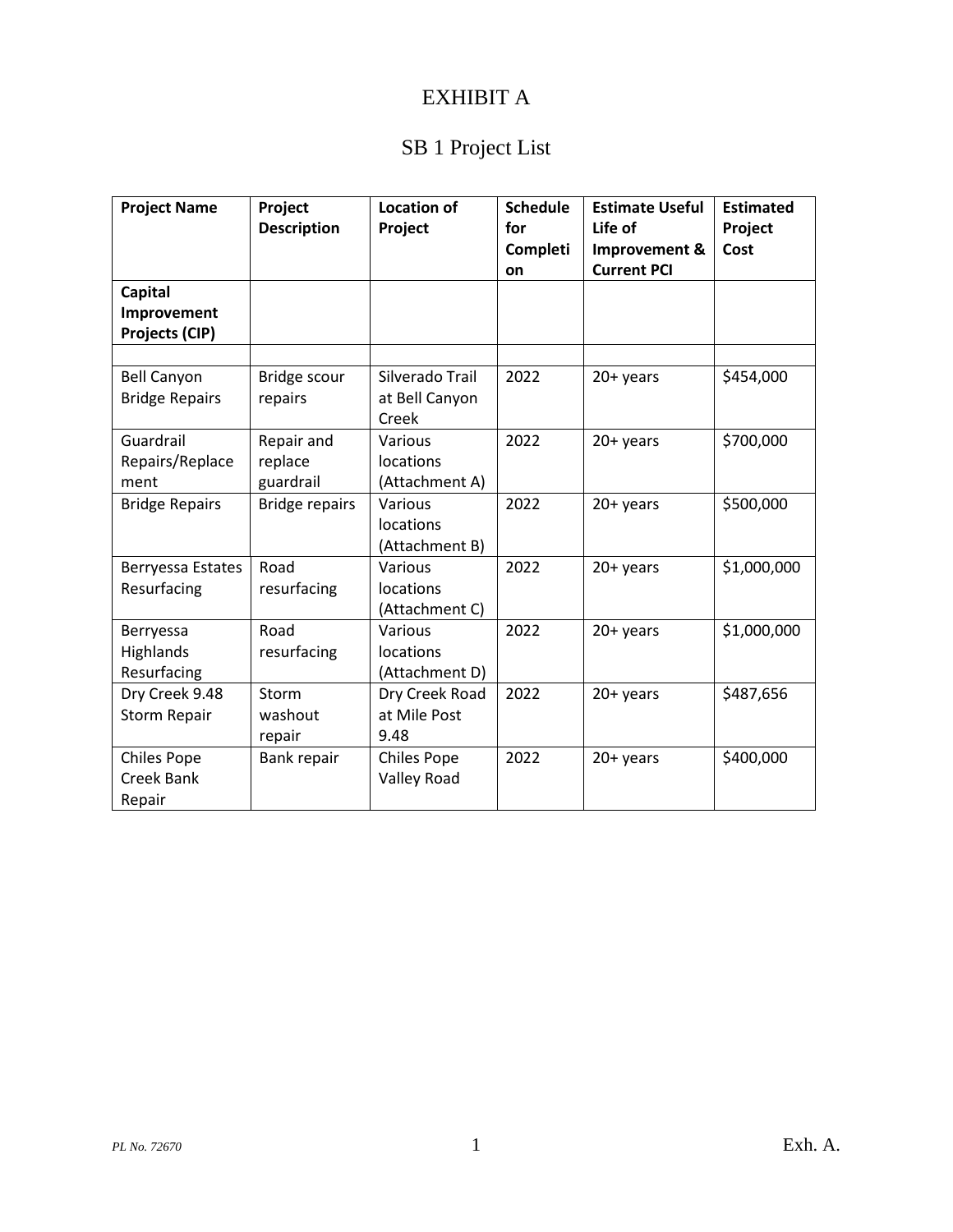## **Attachment A**

| Road                       | <b>MPM</b>       | Location                       |
|----------------------------|------------------|--------------------------------|
| <b>Yountville Cross Rd</b> | <b>MPM 0.8</b>   |                                |
| Yount Mill Rd              | MPM 00.75        |                                |
| Darms Ln                   | <b>MPM 0.4</b>   |                                |
| Dry Creek Rd               | <b>MPM 5.48</b>  |                                |
| Dry Creek Rd               | <b>MPM 7.0</b>   |                                |
| Deer Park Rd               | <b>MPM 3.82</b>  |                                |
| Deer Park Rd               | <b>MPM 4.7</b>   | intersection of Old Howell Mtn |
| Sanitarium Rd              | <b>MPM 0.5</b>   |                                |
| <b>Crystal Springs Rd</b>  | <b>MPM 1.0</b>   | 442 Crystal Spring Rd          |
| Crystal Springs Rd         | <b>MPM 1.0</b>   |                                |
| Wooden Valley Rd           | <b>MPM 5.50</b>  | 1360 Wooden Valley Rd          |
| Wooden Valley Rd           | <b>MPM 2.75</b>  |                                |
| Redwood Rd                 | <b>MPM 4.50</b>  |                                |
| Redwood Rd                 | <b>MPM 3.50</b>  |                                |
| Howell Mountain Rd         |                  | MPM 6.25 Cross St. Clark Way   |
| Redwood Rd                 | <b>MPM 2.50</b>  |                                |
| Wooden Valley Rd           | <b>MPM 2.0</b>   |                                |
| Silverado Trail            | <b>MPM 15.54</b> |                                |
| Howell Mountain Rd         | <b>MPM 4.50</b>  |                                |
| Howell Mountain Rd         | <b>MPM 8.0</b>   |                                |
| Howell Mountain Rd         | <b>MPM 9.50</b>  |                                |
| Howell Mountain Rd         | <b>MPM 9.50</b>  |                                |
| Yount Mill Rd              | <b>MPM 1.00</b>  |                                |
| Yount Mill Rd              | <b>MPM 1.25</b>  |                                |
| Berryessa Knoxville Rd     |                  | MPM 12.76 south end of bridge  |
| Stage Coach Canyon Rd      | <b>MPM 3.55</b>  |                                |
| Redwood Rd                 | <b>MPM 6.0</b>   |                                |
| S Kelly Rd                 | <b>MPM 0.79</b>  |                                |
| S Kelly Rd                 | <b>MPM 0.79</b>  |                                |
| N Kelly Rd                 | <b>MPM 1.8</b>   |                                |
| N Kelly Rd                 | MPM 1.54         | <b>Sheehy Creek</b>            |
| 3rd Ave                    | <b>MPM 2.58</b>  |                                |
| 3rd Ave                    | <b>MPM 2.58</b>  |                                |
| <b>Big Ranch Rd</b>        | <b>MPM 1.81</b>  |                                |
| Wild Horse Valley Rd       | <b>MPM 3.65</b>  |                                |
| Coombsville Rd             | <b>MPM 1.36</b>  | at 1st Ave                     |
| Coombsville Rd             | <b>MPM 1.8</b>   | at Berry Lane                  |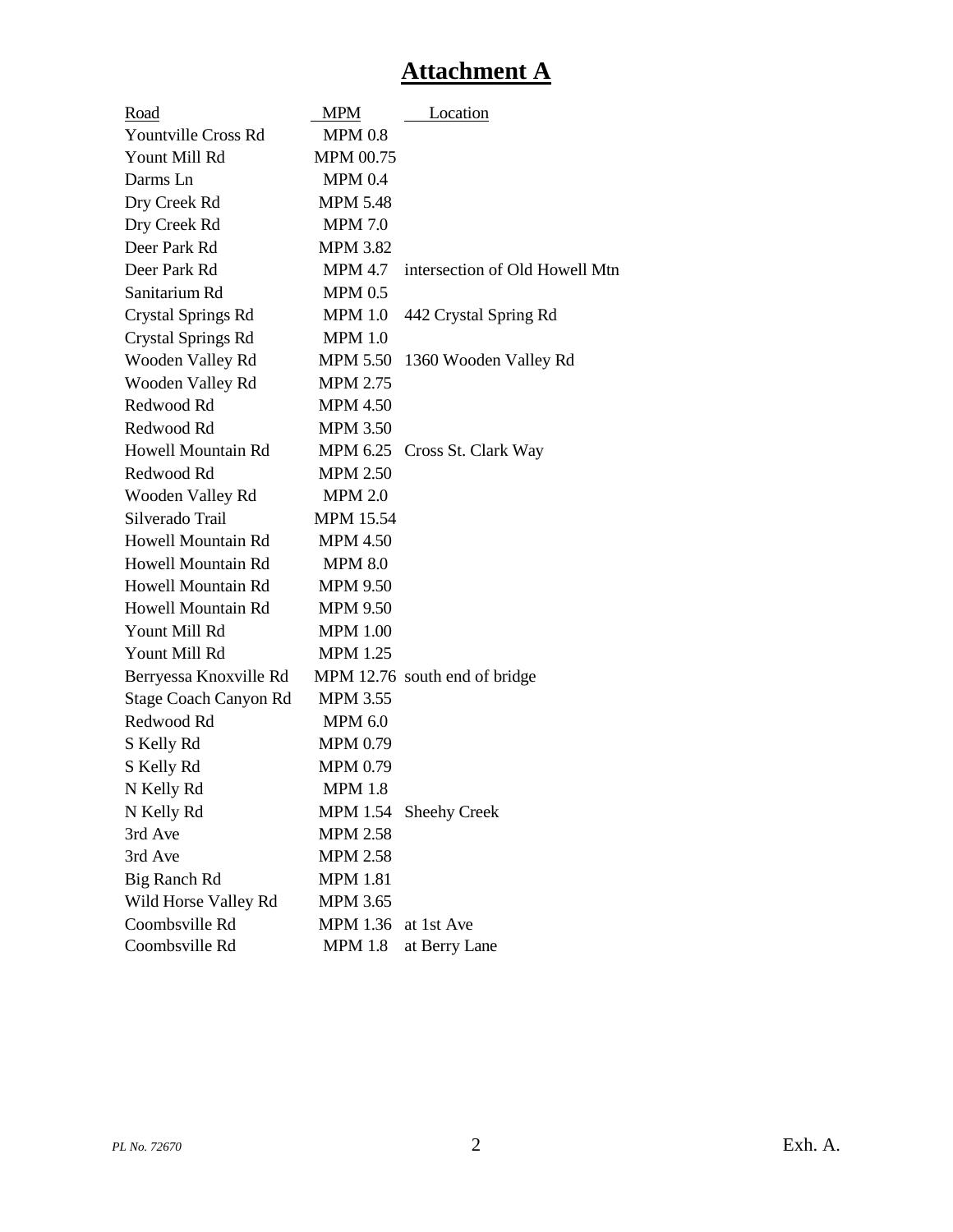# **Attachment B**

| <b>Facility Carried</b>    | <b>Feature</b><br><b>Intersected</b>   | <b>Location</b>                           |
|----------------------------|----------------------------------------|-------------------------------------------|
| Knoxville Berryessa<br>Rd. | Pope Creek (Lake<br>Berryessa)         | 0.2 Mi South of Pope Canyon<br>Rd.        |
| Knoxville Berryessa<br>Rd. | <b>PUTAH CREEK</b><br>(Lake Berryessa) | 1 Mi North of Pope Canyon Rd.             |
| Pope Canyon Rd.            | Pope Creek                             | 0.3 Mi North of Chiles Pope<br>Valley Rd. |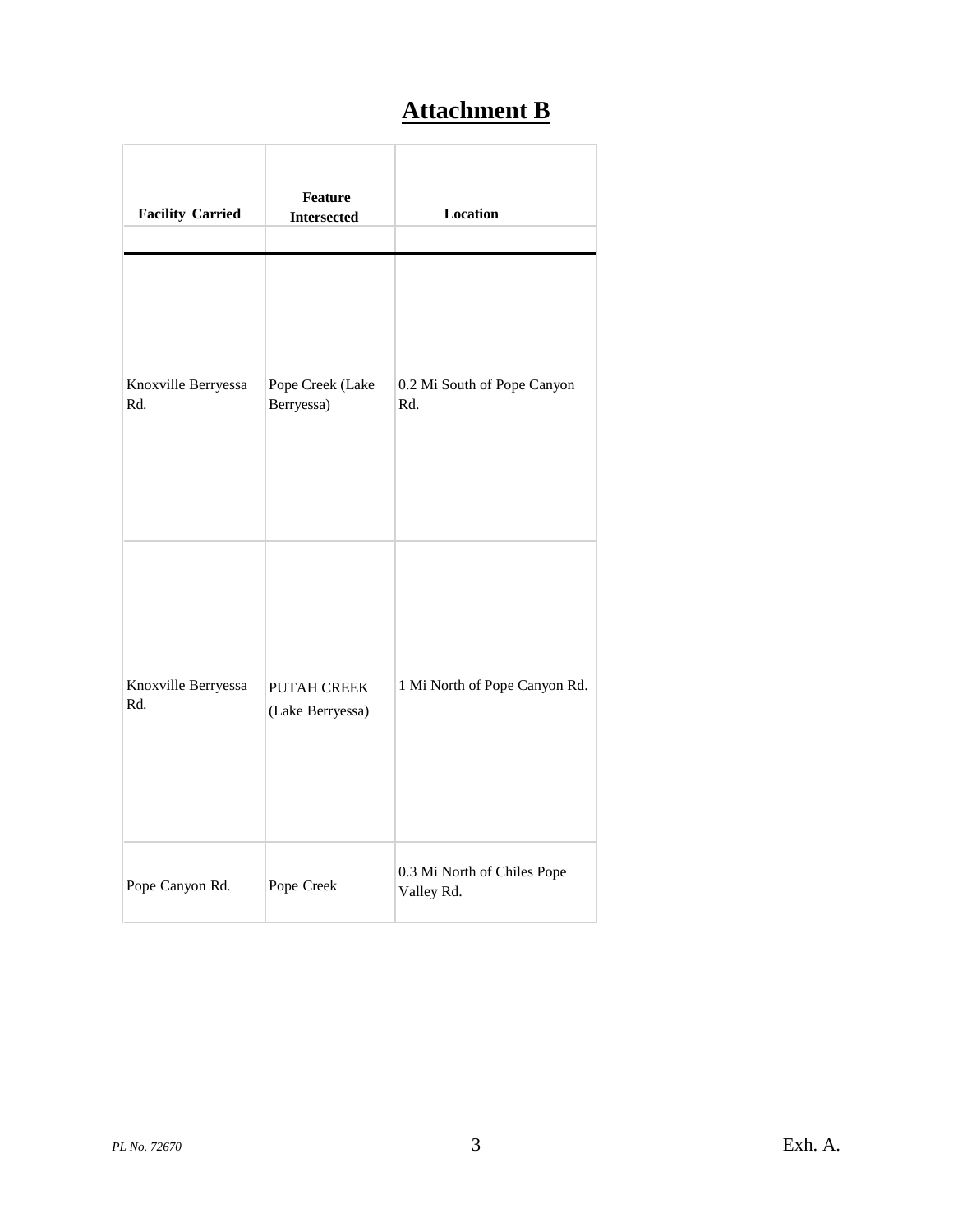## **Attachment C**

- Stage Coach Canyon Rd
- Sage Ct
- Harness Dr
- Mustang Ct
- Colt Ct
- Deputy Dr
- $\bullet$  Pony Ct
- Stallion Ct
- Harness Dr
- Harness Ct
- Wagon Wheel Dr
- Wagon Wheel Ct
- Lariat St
- Spur St
- $\bullet$  Spur Ct
- Bridle St